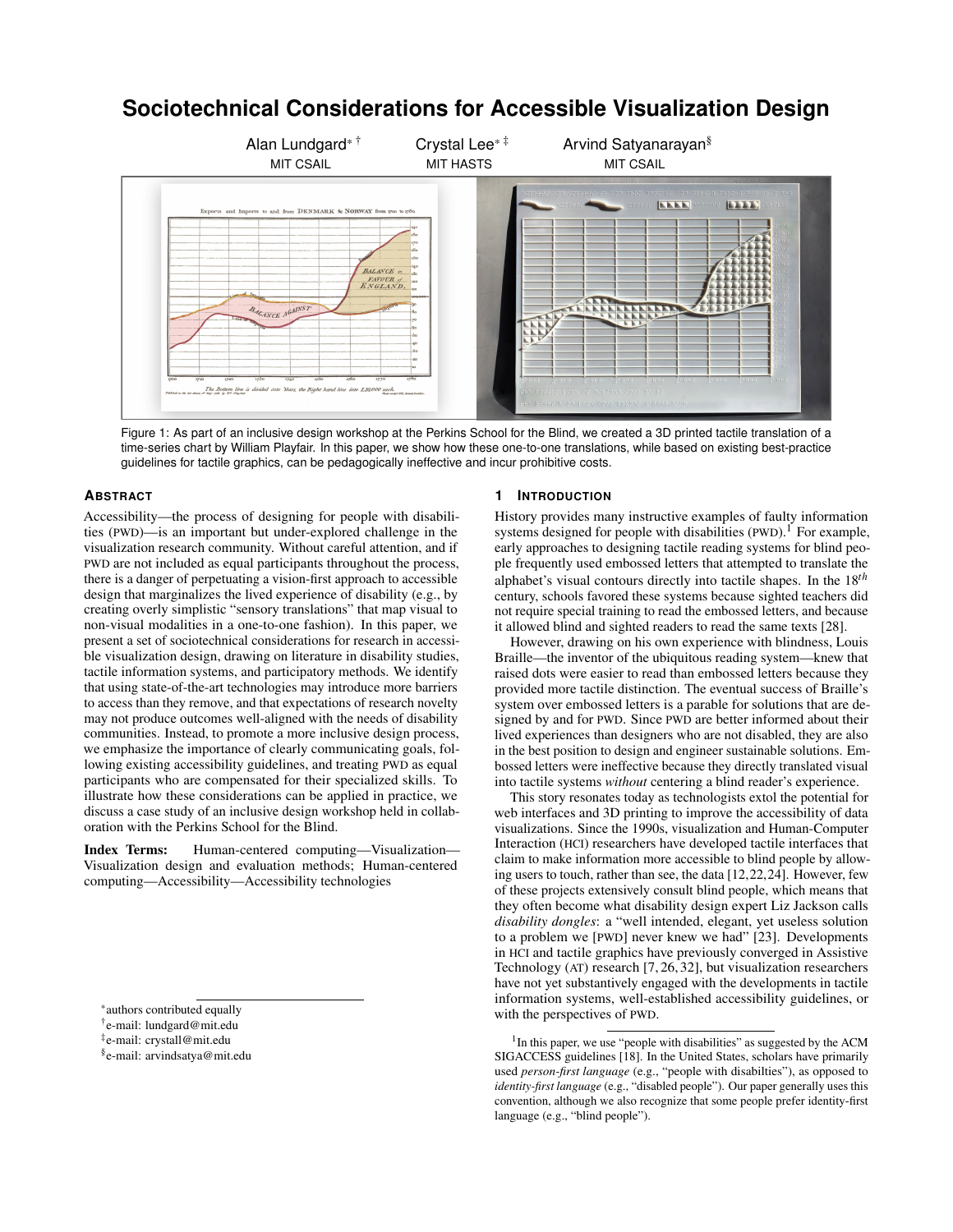To begin addressing these issues, we present a set of *sociotechnical* considerations for accessible visualization design. In our analysis, we emphasize that there are both *social* and *technological*  constraints on the accessible visualization design space. We demonstrate how our considerations—informed by work written by and for PWD in disability studies, AT, and design history—can be applied to future accessibility research. We also critique current research that emphasizes a vision-first approach to making tactile graphics.

## **2 BACKGROUND & RELATED WORK**

Our work brings together disability studies, research on tactile information systems, and participatory design methods to articulate a set of sociotechnical considerations for accessible visualization design.

## **2.1 Disability Studies**

In the United States, disability studies is an interdisciplinary field that seeks to untangle the different political, intellectual, and cultural dimensions of disability in society. In this literature, scholars distinguish between two models of thinking about disability [\[40\]](#page-4-9). In a medical model, the disability diagnosis is tied directly to an individual's physical or psychological state, and the prognosis focuses on curing or managing the disability until it disappears as much as possible (e.g., a deaf person who uses cochlear implants) [\[17\]](#page-4-10). By contrast, a social model of disability distinguishes between an *impairment* (a physical or psychological abnormality) and a *disability,*  which describes a form of social, economic, and political exclusion perpetuated against people who have some impairment [\[35\]](#page-4-11). In the social model, people are disabled by structural and environmental factors, not by their bodies [\[41\]](#page-4-12).

While these two models are not mutually exclusive, and can be considered alongside personal, environmental, and other contextual factors [\[2\]](#page-4-13), it is important for visualization researchers to understand the social and medical models because each can be leveraged towards different kinds of accessibility research. The medical model, for example, clearly articulates an actionable problem that can be measured and fixed, which can be practically useful to AT researchers. However, AT research that focuses exclusively on the medical model often stigmatizes PWD by attempting to "fix" all impairments and differences through medical intervention, even when the condition does not cause pain, illness, or death (e.g., deafness) [\[14\]](#page-4-14). In particular, the medical model misses how an impairment *develops* into a disability. For example, in a society where everyone communicates through sign language, deafness may not be perceived as a disability at all, but may instead be a source of cultural pride. In a hearing society, however, deafness may be seen as a disability that requires accommodation through interpreters or medical intervention [\[27,](#page-4-15)[30\]](#page-4-16).

The social model of disability, by contrast, shifts the focus from "cure to care," in which the goal is not to fix the impairment, but rather the ways that society treats PWD [\[44\]](#page-4-17). For example, rather than building a better wheelchair that allows its user to climb stairs, proponents of the social model look instead to dismantling the legislative or bureaucratic barriers to installing wheelchair ramps in public places. While the social model cannot explain abnormal biological functions, it can be crucial for driving the adoption of assistive technologies and ensuring that the technologies address the infrastructural barriers that PWD experience in their everyday lives.

## **2.2 Tactile Information Systems**

Tactile systems like braille displays, 3D models, and embossed maps have been a mainstay of blind education [\[42\]](#page-4-18). As such, there is a vast literature by computer scientists, education professionals, and organizations for the blind that explore how these tools can be put into practice [\[4,](#page-4-19) [16,](#page-4-20) [39\]](#page-4-21). Education researcher Lucia Hasty, for example, has developed principles of graphical literacy that show how blind and sighted students learn differently [\[19\]](#page-4-22). Sighted learners absorb information whole to part, where they see the whole picture

simultaneously, and understand the different visual encodings in relation to each other (e.g., the size and color of one bar compared to another). Tactile learners, however, must approach tactile graphics part to whole by touching individual parts of the graphic processually. They then put together each piece of information in a sequence to view the graphic as a whole. Given the differences between these approaches, successful tactile representations should ensure that it is easy to access the information sequentially, and that each tactile element is easily and quickly distinguishable. Braille is a prime example of a successful tactile representation. Each braille cell is easy to scan quickly and sequentially (compared to embossed lettering, where a user must try to synthesize each letter individually—a relatively slow process—before moving onto the next letter). Furthermore, printed braille has many well-established contractions, which make it even faster to scan through texts. Drawing on braille's design successes and guidelines, an important area for future work is developing an analogous system for visualizations (i.e., one that permits fast and effective information access, and does not simply translate the visualization into a tactile representation in a one-toone fashion). Combining these insights with guidelines on tactile graphics from organizations like American Printing House for the Blind (APH), Braille Authority of North America (BANA), and World Wide Web Consortium (W3C)'s Web Accessibility Initiative (WAI), provide a powerful basis on which to begin this research [\[1,](#page-4-23) [3,](#page-4-24) [5\]](#page-4-25). Building on these existing AT guidelines is an excellent example of how the social model of disability can inform practice [\[27\]](#page-4-15).

## **2.3 Participatory Design Methods**

At each stage of conducting a study, researchers should be attentive to the power dynamics between themselves and their study participants. Historically, ignoring these dynamics has exposed already marginalized communities to long-term psychological and physiological harm (e.g., the Tuskegee syphilis experiment) [\[10\]](#page-4-26). In particular, developments in AT have often relied upon using PWD as test subjects for technologies that were later transformed into more profitable ventures intended for able-bodied people [\[29\]](#page-4-27). To mitigate situations like these, researchers in many disciplines have developed ways of working *with* (rather than *on*) marginalized communities [\[11,](#page-4-28) [13,](#page-4-29) [31\]](#page-4-30). Generally, these community-based or participatory research methods emphasize collective inquiry in which study participants are considered co-researchers. Far from simply being a *subject* of research, these participants help define the design problem and contribute to methods, data collection, analysis, and publication [\[27,](#page-4-15) [32,](#page-4-7) [33\]](#page-4-31). These methods go beyond user-centered design [\[34\]](#page-4-32) to articulate more clearly what the stakes are in a research project: who participates with whom in what? Who are the intended beneficiaries of a project, and how do they accrue these benefits? By re-centering PWD in the design process, participatory methods can be useful for historically marginalized communities because they break down the separation between those who are doing the design and those who are being designed *for*.

This work also attempts to avoid the problems associated with *parachute research*, a phenomenon in which researchers particularly those from wealthy universities—drop into a community, make use of local infrastructure and expertise, and then disengage from the community altogether after publishing results in a prestigious academic journal [\[20\]](#page-4-33). This kind of research is harmful to the communities who take the time and resources to help facilitate academic research without reciprocal benefits. This can have a disproportionately negative impact on disability communities, who already face many barriers to participating in public life. To address these problems, scholars in AT, disability studies, and design have emphasized how researchers need to consider their participants as active agents with ideas and goals that may conflict with those of the researcher. This should not be seen as an obstacle to research; rather, it provides new opportunities for collaborative design [\[21,](#page-4-34) [38\]](#page-4-35).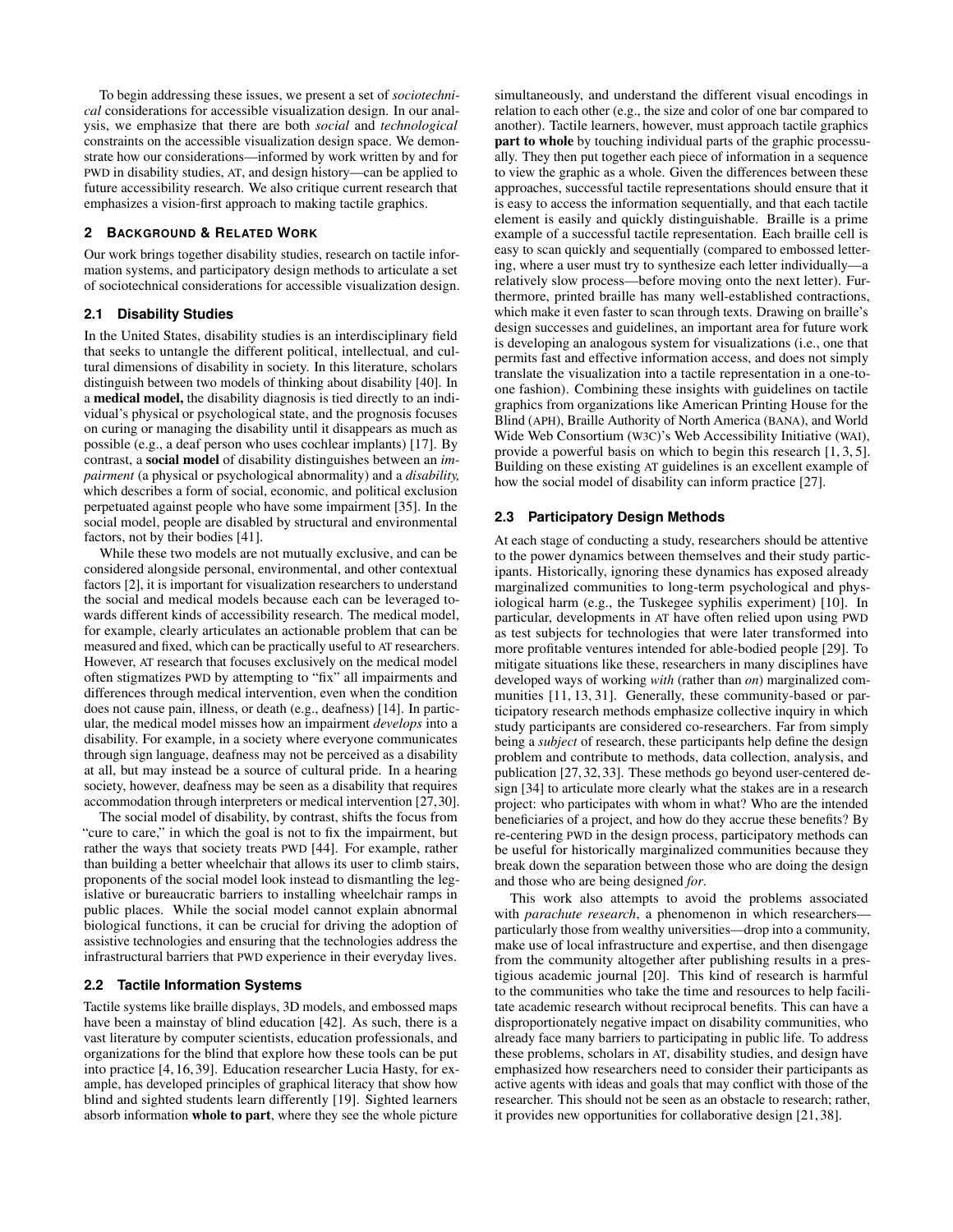### **3 SOCIOTECHNICAL CONSIDERATIONS**

In this section, we introduce a set of sociotechnical considerations for accessible visualization design. These considerations are informed by related work, our own decade-long engagement with the blind community, and a case study of an inclusive design workshop. Each consideration begins by explaining its social and technological aspects, and concludes with questions that researchers and designers should consider when collaborating with disability communities.

<span id="page-2-0"></span>Non-Intervention. At each step of the design process, researchers should consider whether any technological intervention is appropriate at all [\[6\]](#page-4-36). This is especially true of designing for and with PWD because well-meaning interventions may worsen the very situations they are intended to help [\[23\]](#page-4-4). Design processes are actively harmful when they exhaust collaborators' time and resources without adequate compensation and reciprocity, or when they are simply band-aid technological solutions to infrastructural problems. Is there an equally viable low-tech or no-tech solution? Might the technological intervention result in more harm than the problem it is meant to address? Does the technology solve a computationally tractable version of the problem, or does it address an actual need?

<span id="page-2-2"></span>Research & Design. If technological intervention is appropriate, researchers should carefully evaluate the goals of their project. In HCI, there is a well-known tension between doing "research" and doing "design" [\[36,](#page-4-37) [43\]](#page-4-38). On the one hand, research has the goal of creating new knowledge, but this may not be the best solution for a user's immediate needs. On the other hand, design should satisfy those needs, but the solution may lack research novelty. The two are not mutually exclusive, but they do prescribe different methods and goals (e.g., a research publication versus an adoptable design solution). This tension is especially apparent when designing for and with PWD. Preliminary interviews may reveal that the best design solutions to a user's needs will not count as publication-worthy material. Is the proposed solution addressing those needs, or is it a novel research contribution? Is there a solution that addresses both?

<span id="page-2-1"></span>Participatory Methods. Taking a participatory approach to research and design is a key tenet of accessibility. This involves including stakeholders in the design process from the outset, during need-finding, problem definition, prototyping, publication, and dissemination [\[27\]](#page-4-15). Participatory design aims to include users as equal participants in the design process, as opposed to merely verifying the usefulness of a solution via user studies [\[15\]](#page-4-39). Inclusive design, as complementary to participatory design, places emphasis on empowering as many people as possible, often with a focus on removing barriers for people who have physical or cognitive disabilities [\[32\]](#page-4-7). Inclusive approaches may involve consideration of the *interdependence* between researchers and stakeholders (i.e., collapsing the distinction between who is doing the research, and *for whom* that research is being done) [\[7,](#page-4-5) [8\]](#page-4-40). Who are the stakeholders in a research project? Are they all recurring and equal participants throughout the design process? Are the research and design tools themselves accessible [\[25\]](#page-4-41)?

<span id="page-2-6"></span>Communicating Expectations. Because HCI and AT research projects can often be one-off or proof-of-concept prototypes that are no longer maintained after publication, it is especially important for researchers to communicate their intentions, expectations, and capabilities clearly to all collaborators. This may include the intended duration of the project, the quantity of available resources, and the project goal—whether it be a research publication or adoptable design solution. This is especially important for technical projects that require maintenance or engineering support beyond the duration of the project. How long will a project be maintained, and what are the expected contributions of each collaborator? If the goal is academic publication, has there been a discussion about author credit and order? If the goal is a marketable prototype, has there been a discussion about equitable compensation and intellectual property?

<span id="page-2-7"></span>Time & Compensation. It is generally good practice to be sensitive and respectful of all collaborators' time, but this is especially true when designing for and with PWD. Like everyone, PWD are busy, but they must also contend with additional barriers to mobility, access, and employment. This makes the time that they spend on a design project especially valuable. As with any specialist, PWD should always be compensated at a rate commensurate with their specialized skills, such as the ability to read braille or use a screen reader. Additionally, it may be difficult to find and recruit PWD for collaboration, and this should be reflected in their rate of compensation, meaning a rate that is greater than that of an average user study participant (e.g., in some cases \$35.00 per hour) [\[9,](#page-4-42) [37\]](#page-4-43). How much time does each participant have to contribute to the collaboration? Would it be better to not participate if it is not possible to contribute meaningfully or to bring the project to fruition? Are participants with disabilities being compensated adequately and fairly?

<span id="page-2-4"></span>Accessibility Guidelines. Researchers should familiarize themselves with the accessibility guidelines that have been developed by major organizations like the APH, BANA, and the W3C's WAI [\[1,](#page-4-23) [3,](#page-4-24) [5,](#page-4-25) [16\]](#page-4-20). While these guidelines are not complete and are sometimes contested, researchers should use them to steer and expand their inquiry. For example, accessibility guidelines for 3D printed tactile graphics might build upon the BANA guidelines, and accessible web-based visualizations might integrate Accessible Rich Internet Application (ARIA) attributes developed by the W3C. Are there existing standards and best practices relevant to the design problem? If so, does the proposed design solution adhere to these standards? If not, in what way might the proposed design solution integrate with, or build upon, this work?

<span id="page-2-5"></span>Technology Access. Designing for and with PWD almost always involves securing access to specialized materials and technologies, from low-tech solutions (e.g., tactile tape, puff paint, wax strips) to high-tech devices (e.g., screen readers, refreshable braille displays, embossing and 3D printers). Access to these technologies will circumscribe the space of feasible design solutions, and so particular approaches should be chosen carefully to fit within these constraints. A high-tech approach may permit finer-grained, more durable products, and it may yield more sensational results, but securing access to these technologies can be prohibitively costly. A low-tech approach may be more readily available to the user on a daily basis, but may convey information more coarsely or unreliably. Even ostensibly democratizing technologies, such as 3D printing, may be hard to come by, and the interfaces to operate these technologies may not be accessible themselves. Does the problem require a high-tech approach, or will a low-tech approach work just as well, if not better? Does the design require one-time access to an expensive piece of technology, or repeated, frequent access by the user?

<span id="page-2-3"></span>Technology Resolution. In addition to constraints imposed by access to specialized technologies, researchers also need to ensure that those technologies can encode information effectively. By drawing an analogy with high-fidelity audio and display resolution, we use "resolution" to describe how well a particular medium can encode and convey detailed information. This is especially important for web visualizations, which are typically not screen reader compatible, and for braille, which requires standardized height and spacing, and cannot be resized to fit a particular area. For example, with 3D printing, the size of the printer bed may constrain the amount of braille that can be printed in one line, and the quality of the printing material may change how long a braille reader can interact with the object. Plastic filaments used on consumer 3D printers, for example, can create abrasive surfaces that make it uncomfortable for braille readers to use for a long period of time. A medium's resolution depends on various hardware and software limitations, and on material and social constraints. What degree of resolution is appropriate to the user's needs, and which technologies can be used to achieve it?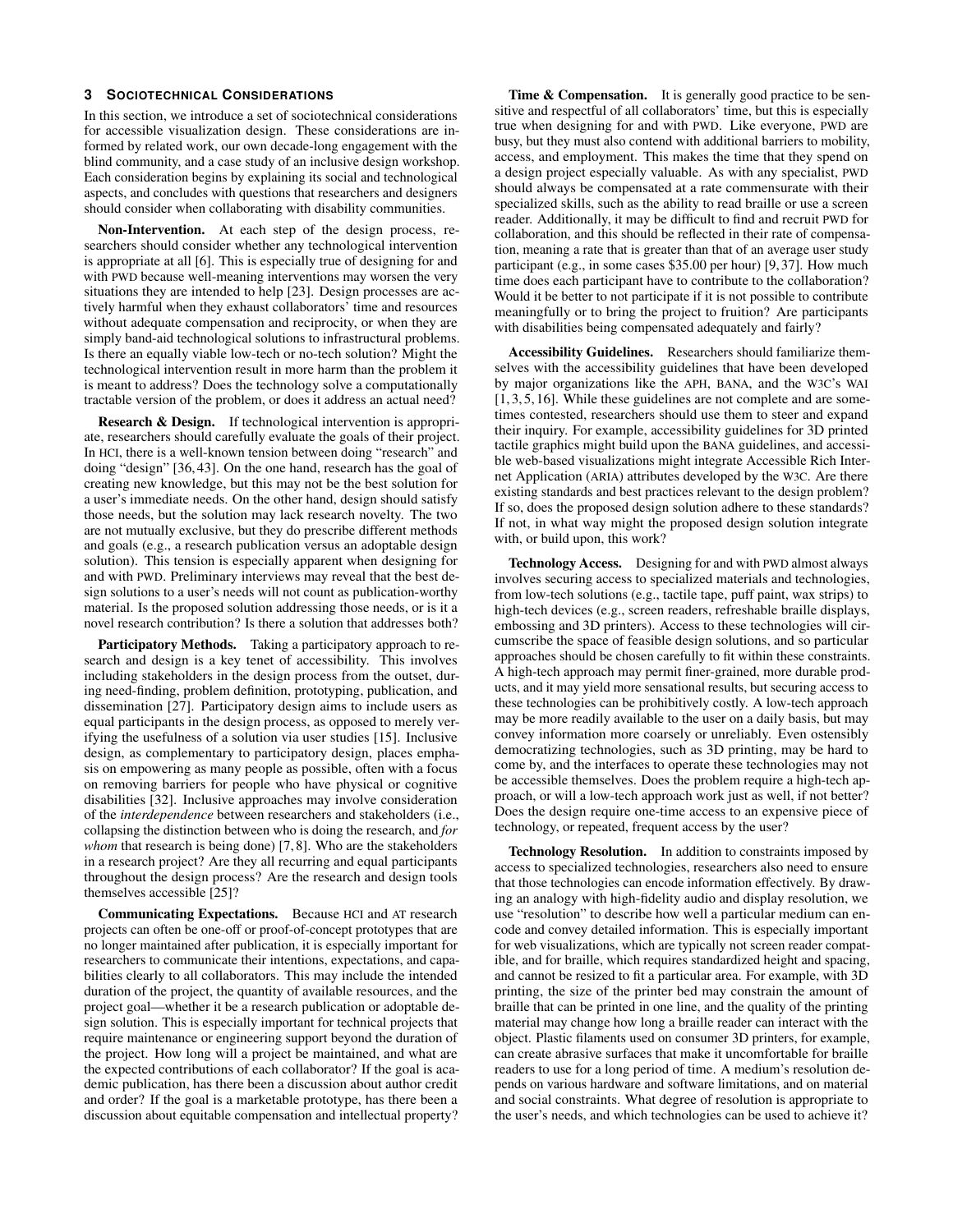### **4 CASE STUDY: THE PERKINS SCHOOL FOR THE BLIND**

To illustrate the benefits of approaching accessible visualization design from a disability studies and AT perspective, and to ground our sociotechnical considerations in a concrete example, we present a case study from our own work. We emphasize that this is not an ideal case, but a *problem case* exemplifying some of the pitfalls articulated in our set of considerations. Throughout this section, we refer back to these considerations in parentheses.

The authors took part in an inter-semester inclusive design workshop that featured a collaboration between MIT and the Perkins School for the Blind. The express agreement of this collaboration was to make design interventions that would address the needs of the Perkins School students and staff [\(Non-Intervention\)](#page-2-0). While the Perkins School had previously collaborated with other institutions and entrepreneurs, our collaboration involved multiple need-finding visits to the school's campus during which we toured the facilities and participated in discussions with occupational therapists, teachers, and technologists. This afforded opportunities for design iteration and feedback [\(Participatory](#page-2-1) Methods). Of prior non-participatory collaborations, the President of the Perkins School noted that:

*"These entrepreneurs come to us with their finished prototypes, but they haven't talked to very many blind people in the process before they've put in all the effort to create the prototype."* 

In such cases, the President suggested that many of the resulting prototypes were relatively useless to their community, reflecting a sighted designer's idea of what a blind person *could* want, and not what they *actually* needed. By taking a participatory approach, the workshop was meant to evade this pitfall. However, we identified an ongoing tension between doing "research" and doing "design" which made clear that participatory methods are necessary but insufficient for framing design interventions. Although we did not enter the workshop intending to produce academic research, the workshop organizers placed an emphasis on developing a novel research product. They encouraged us to "think beyond" satisfying the commonplace and bespoke needs of the Perkins School students and staff towards new, more generalizable solutions [\(Research](#page-2-2) & [Design\)](#page-2-2). To relieve this tension, we opted to work on a project that engaged with the immediate needs of blind students, but also had potential for research novelty—3D printed tactile graphics. One assistive technologist, for example, noted that prior approaches to tactile graphics in educational settings were ineffective:

*"I have not found a tactile graphic solution that works. There's usually some sort of compromise. You might get the general outline of something, but you don't necessarily get the information that is conveyed... Now, if there was a new student, I would turn to 3D printing to create 3D visualizations."* 

Because tactile graphics are often created using embossing printers that are limited in the number of printable dots-per-inch, direct translation of a high resolution visual image to a lower resolution tactile print leads to information loss. This can create tactile ambiguities that were not present in the original visual image. For example, in a paper embossed tactile graphic, the intersections between two lines in a multi-line plot would not be distinguishable through touch, as in the original Playfair chart (Figure [1\)](#page-0-1). 3D printing permits higher resolution encodings because there is an extra printable dimension, which helps eliminate the ambiguities common to paper embossing [\(Technology](#page-2-3) Resolution). Accordingly, 3D printing is often touted as a democratizing technology in terms of affordability and access, but the more affordable models (under \$800) also have the lowest resolution and smallest printable dimensions. These constraints on print resolution may be incompatible with constraints

imposed by existing accessibility guidelines. For example, BANA gives guidelines for the spacing between braille dots because braille becomes illegible when it is spaced too widely or narrowly [\[1\]](#page-4-23). Due to their low resolution and small printable dimensions, prototypes of the Playfair translation printed using the affordable 3D printers failed to meet the BANA guidelines [\(Accessibility](#page-2-4) Guidelines). Thus, access to an extremely expensive commercial 3D printer (roughly \$330,000) became a prerequisite for translating the detailed visualization into a high-resolution tactile graphic [\(Technology](#page-2-5) Access). Compared with paper embossed graphics, the Perkins School students expressed a strong preference for the 3D printed graphics because of their higher resolution. This is a worthwhile research insight, but commercial 3D printing was not a design solution that was adoptable beyond the duration of the workshop and should have been communicated as such [\(Communicating](#page-2-6) Expectations).

The collaboration between MIT and the Perkins School was wellmeaning and it was intended to be mutually beneficial. As such, the Perkins School students and staff were not compensated for their valuable time and expertise, even though they spent part of their workdays to meet with us (Time  $\&$  [Compensation\)](#page-2-7). While this arrangement may have been equitable had we collaboratively produced solutions that actually satisfied the needs of the students, it was not clear that the workshop benefited the Perkins School students and staff as much as it benefited the participants from MIT. Media scholar Mara Mills has documented the many ways that disability has been used as a pretense to develop innovations that are primarily for publicity, often without giving back to PWD in a substantial way [\[29\]](#page-4-27). While this was in no way the workshop's intent, it may have been its predominant outcome: an opportunity for able-bodied researchers and designers to engage with PWD and to generate publicity for both institutions (both of which had reporters on-hand). For us, however, the workshop also afforded a valuable lesson for guiding future research and design that avoids the pitfalls of parachute research. Put succinctly, successful participatory design cannot be achieved within an accelerated time frame. Collaborations with PWD should support longer-term engagement through equitable compensation for each participant's time, and the goals of the design process should be well-scoped to account for each participant's availability and access to relevant technologies.

#### **5 CONCLUSION & FUTURE WORK**

In this paper, we contribute a set of sociotechnical considerations for accessible visualization design. Visualization research has largely focused on addressing the technological and perceptual barriers to the effective visual encoding of information. However, due to the many ways in which barriers to access are manifested, we emphasize that there are both *social* and *technological* constraints on the accessible visualization design space. While new technologies such as 3D printing and web interfaces afford many opportunities for future work (e.g., developing more effective tactile representations, guidelines for 3D printing, and screen reader compatible visualizations), existing work on braille and tactile graphics provide a guide for conducting this research successfully and inclusively. Drawing on these examples, our considerations are intended to help guide researchers away from *parachute research*, overly simplistic vision-first approaches (e.g., *disability dongles*), and towards design practices that avoid the pitfalls of well-meaning but insufficient collaborations with PWD (e.g., embossed lettering). When pursued with careful attention, there will be many exciting opportunities for collaboration between disability, AT, and visualization communities.

#### **ACKNOWLEDGMENTS**

We thank the students and staff from the Perkins School for the Blind, the workshop organizers, and the MIT Assistive Technology Information Center. We also thank Michael Correll, Richard Ladner, and Meredith Ringel Morris for their feedback on earlier drafts.